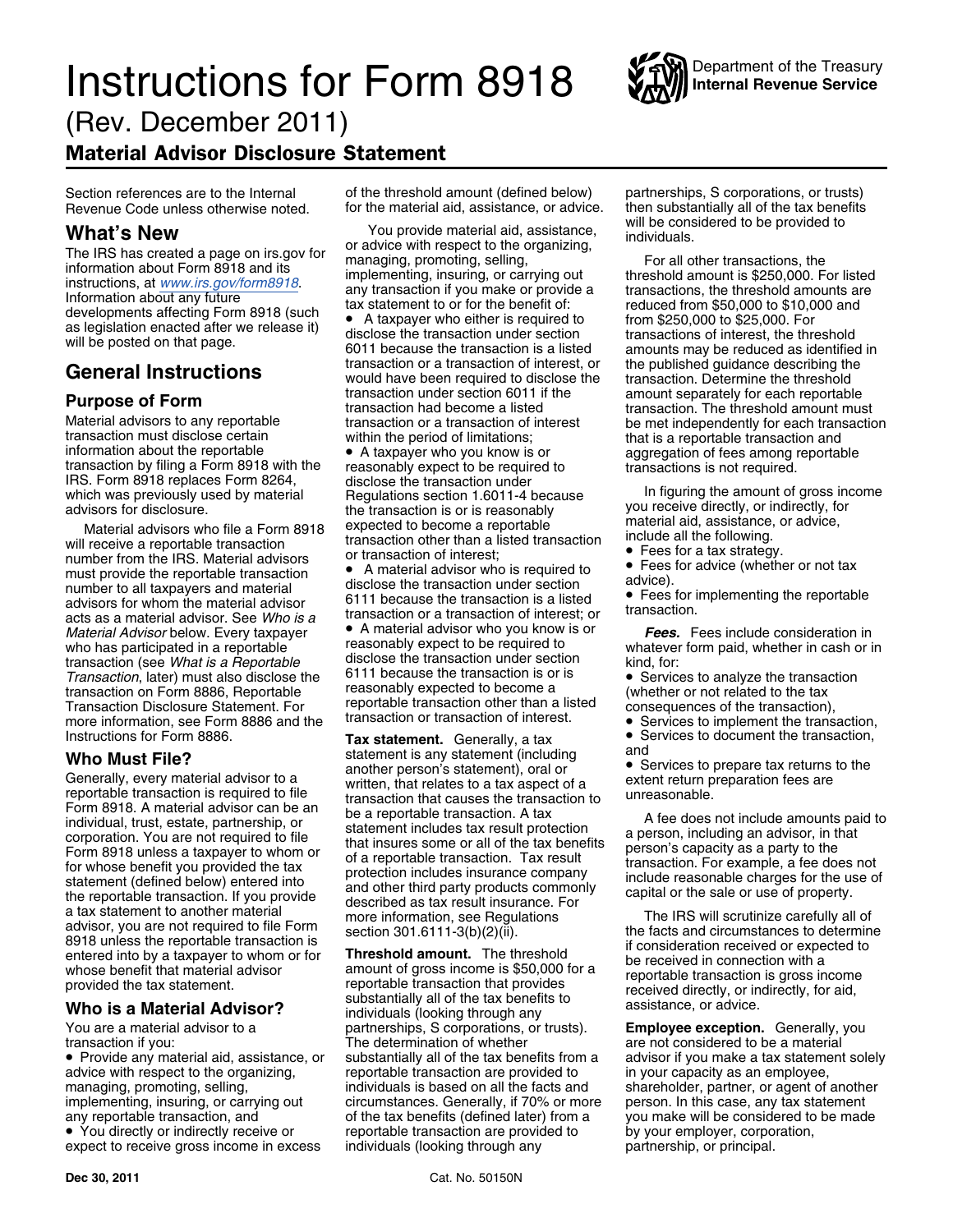However, you will be treated as a **Tax Benefit Fig. 2008 For all others, the is \$250,000. For all others, the** material advisor if you form or use an A tax benefit includes deductions, minimum fee is \$50,000.<br>
entity to avoid the rules of section 6111 or exclusions from gross income, The minimum fee incl

You are a material advisor when all of the status as an entity exempt from fed<br>following have occurred (in no particular income taxation, and any other tax

• You make a tax statement,

• You receive (or expect to receive) gross income in excess of the threshold of any ite<br>amount, and or credit.

• The transaction is entered into by the • The transaction is entered into by the **What is a Reportable** extent return preparation fees are taxpayer to whom or for whose benefit **What is a Reportable the contrast of the taxpayer is treated as**  $\frac{1}{2}$ you provided the tax statement, or in the **Transaction?** Paying fees to an advisor if the taxpayer<br>Case of a tax statement provided to A reportable transaction is a transaction knows or should know that the amount it case of a tax statement provided to  $\blacksquare$  A reportable transaction is a transaction knows or should know that the amount it another material advisor, when the described in one or more of the following pays will be paid indirectly to the advisor, transaction is entered into by a taxpayer categories. See Regulations section such as through a refe transaction is entered into by a taxpayer categories. See Regulations section such as through a referral fee or<br>to whom or for whose benefit that material 1.6011-4(b) for more information. The e-sharing arrangement. Fees d to whom or for whose benefit that material

Receipt of an opinion regarding the tax if the conditions of confidentiality are not<br>consequences of the transaction is not<br>relevant to determine if the transaction is<br>relevant to determine if the transaction is<br>the same a another transaction. The term **Minimum fee.** For a corporation (excluding S corporations) as partners construed in favor of disclosure. See partnership or trust in which all of the also partnerships), at least \$10 million in Regulations section 1.6011-4(c)(4) for owners or beneficiaries are corporations any single tax year or \$20 million in any<br>examples. examples (excluding S corporations), the minimum combination of tax years, whether or not examples. The minimum combination of the minimum component of the minimum combination of the minimum combination of the minimum combination of the minimum combination of the minimum combination of the minimum combination o

entity to avoid the rules of section 6111 of exclusions from gross income,<br>
6112 or the penalties under section 6707 exclusions from gross income,<br>
or 6708.<br> **Date you became a material advisor.** adjustments) to the basis **Date you became a material advisor.** adjustments) to the basis of property, a transaction. Fees include payment in<br>You are a material advisor when all of the status as an entity exempt from federal whatever form paid, whe following have occurred (in no particular income taxation, and any other tax ind, for services to analyze the<br>consequences that may reduce a interval transaction (whether or not relat order):<br>• You make a tax statement. The transaction consequences that may reduce a transaction (whether or not related to the verticle of the transaction), for taxpayer's federal tax liability by affecting tax consequences of the transaction), for<br>the amount, timing, character, or source services to implement the transaction, for

**Definitions**<br> **Costaring a linguist Costaring a linguist Costaring a linguist Costaring a linguist Costaring a linguist Costaring a linguist Costaring a linguist Costaring a linguist Costaring a linguist Costaring a lingu** 

antangement and it includes any senes of the steps carried out as part of a plan.<br>
Substantially Similar and the divisor who is considered to be the steps carried out as part of a plan.<br>
A transaction is substantially simi

the amount, timing, character, or source services to implement the transaction, for<br>of any item of income, gain, expense, loss services to document the transaction, and for services to prepare tax returns to the advisor provided a tax statement.<br> **Note.** If a transaction that was not a<br>
including an advisor, in that person,<br>
including an advisor, in that person,<br>
including an advisor, in that person,<br>
including an advisor, in that

You must make reasonable and good<br>
Fail efforts to determine when the<br>
taxpayer entered into the transaction,<br>
fail efforts to determine when the<br>
taxpayer entered into the transaction,<br>
we bage at [www.irs.gov/businesses/](http://www.irs.gov/businesses/corporations)

• For corporations (excluding S<br>corporations), at least \$10 million in any

(looking through any partners that are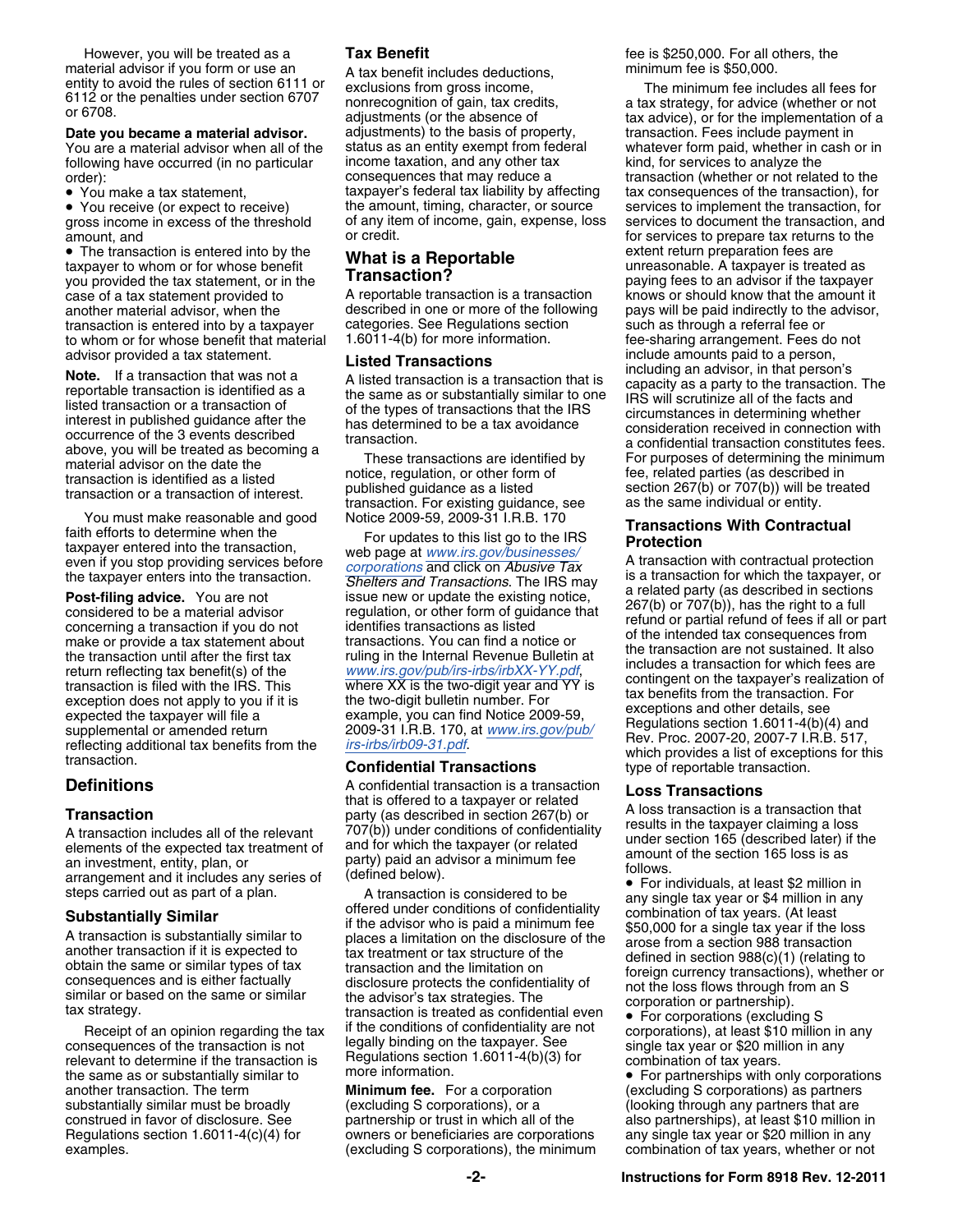• For trusts, at least \$2 million in any<br>
single tax year or \$4 million in any<br>
combination of tax years, whether or not<br>
any losses flow through to one or more<br>
single tax years, whether or not<br>
before August 3, 2007. Th 988(c)(1) (relating to foreign currency<br>
transactions), whether or not the loss **Transactions With a Significant**<br> **Furnishing a Reportable**<br> **Example 1998 (1)** Fransaction Mumber<br> **Example 1999 (1)** Fransaction Mumber flows through from an S corporation or **Book-Tax Difference.** The disclosure **Transaction Number**

section 165 loss is adjusted for any<br>
sequired to be disclosed with returns due<br>
compensation received. However, a<br>
compensation received. However, a<br>
compensation received. However, a<br>
compensation received. However, a<br>
e any portion of a loss attributable to a<br>
capital loss carryback or carryover from **Transaction Categories, Published** material advisor.<br>
another year that is treated as a deemed **Cuidance** 

category are section 165 losses (including  $966$ ;<br>amounts deductible under a provision that  $\bullet$  Rev. Proc. 2004-67, 2004-50 I.R.B. vears before the transaction was amounts deductible under a provision that <br>treats a transaction as a sale or other 967; and<br>disposition or otherwise results in a exercise exercise a sale or other<br>disposition or otherwise results in a exercise exercise an disposition or otherwise results in a<br>deduction under section 165). However, 969.<br>this category does not include losses The IRS may also determine by a senarch list must be assessed

after November 1, 2006. For existing for information on ruling requests. Submit detailed information with this form<br>guidance, see Notice 2009-55, 2009-31 guidance, see Notice 2009-55, 2009-31 **When To File** the setting with respect to the requirement under the requirement to **Keep and To File** to the respect to the requirement to the requirement of the setting of the top of I.R.B. 170. The IRS may issue new or update the existing notice, regulation, or The material advisor's disclosure maintaining these lists, we anticipate that other form of guidance that identifies a statement must be filed with the Office of an electronic wor other form of guidance that identifies a statement must be filed with the Office of an electronic worksheet will be provided transaction of interest. Tax Shelter Analysis (OTSA) by the last in the near future on www.irs.go

• For all other partnerships and S<br>
corporations, at least \$2 million in any<br>
single tax year or \$4 million in any<br>
single tax years or \$4 million in any<br>
combination of tax years, whether or not<br>
eliminated for transacti

partnership).<br> **Section 165 loss.** For this purpose, a book-tax difference that does not importable transaction<br>
section 165 loss is adjusted for any<br>
section 165 loss is adjusted for any<br>
required to be disclosed with ret

- 
- 
- 
- 

Tax Shelter Analysis (OTSA) by the last in the near future on *www.irs.gov.* 

any losses flow through to one or more **Eliminated Categories** day of the month that follows the end of partners.<br>
• For all other partnerships and S<br> **Example 2** million in any **Transactions With a Brief Asset** became a material advisor with respect to<br>
the connections at least \$2 million in any **Holding Period.** The disclo

another year that is treated as a deemed<br>
To determine if a transaction results in<br>
a transaction is not considered a<br>
To determine if a transaction results in<br>
a taxpayer claiming a loss that meets the<br>
determination in p The B succeeding tax years are combined.<br>
The types of losses included in this entity or Rev. Proc. 2007-20, 2007-7 I.R.B. 517;<br>
The types of losses included in this entity or Rev. Proc. 2004-66, 2004-50 I.R.B.<br>
Category a

this category does not include losses<br>
described in Rev. Proc. 2004-66, 2004-50 individual letter ruling that an individual<br>
I.R.B. 966 (or future published guidance). letter ruling request satisfies the reporting of subst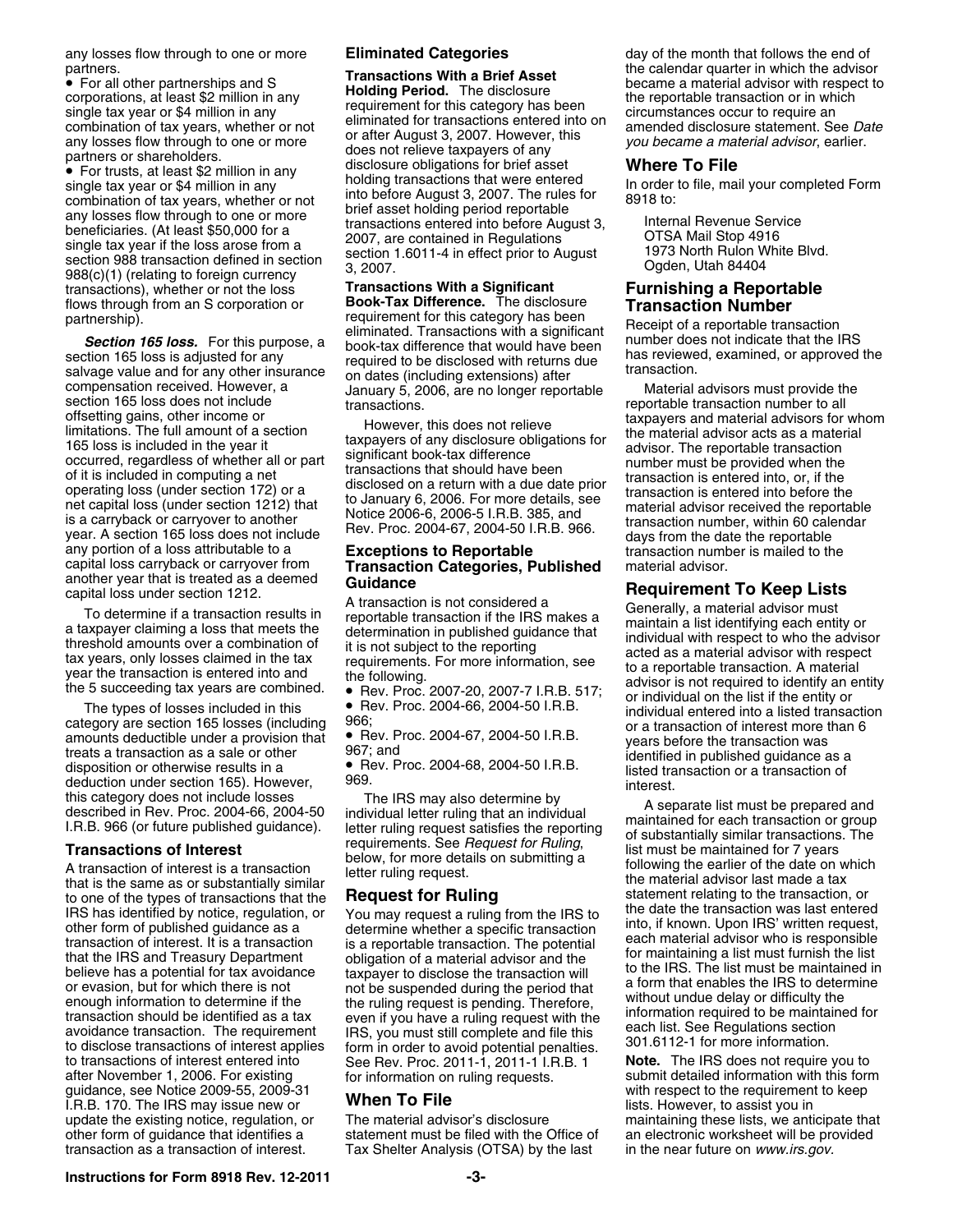Continue to monitor this website for future or liquidation. See Regulations section Penalties may also be imposed if you updates. You may need to keep 301.6112-1(d) for more information. <br>additional records for accounting or state **nonellies** additional records for accounting or state<br> **Penalties** income tax purposes. **Penalties** another person. The penalty is \$1,000

**Contents of the list.** Each list must<br>
contain the following.<br>
1. An itemized statement containing:<br>
1. An itemized statement containing:<br>
1. An itemized statement containing:<br>
1. An itemized statement containing:<br>
1. An

understanding of the intended tax A penalty may be imposed if you are **Material Advisor Identifying**<br>treatment or tax structure of that required to maintain a list under section **Information**<br>transaction that the material transaction that the material advisor or<br>any related party or agent of the material<br>advisor has shown or provided to any<br>individual, enter the first name, middle<br>individual or entity (or to their<br>individual or entity (or t document (or, if there is no final difficulty the information required. employer identification number, and the document, the most recent draft of the **Complete address.** See *Item A* for contact document) and the final document (or information and the final document (or information. most recent draft) contains all the An additional civil penalty under section<br>information in the earlier drafts of such 6700 may be imposed if you directly or Fraction. The term of the transaction. If the material document that is material to an<br>
information in the earlier drafts of such<br>
indirectly organize, participate in the sale<br>
indirectly organize, participate in the sale<br>

advisor. Generally, if a material advisor  $\bullet$  Gross valuation overstatements as to<br>dissolves or liquidates before completion any material matter.<br>of the 7 year list maintenance period, the For false or fraudulent statemen of the 7 year list maintenance period, the OTSA within 60 days after the dissolution

The penalty is \$10,000 for each day of initial (if any), and last name; the social the failure after the date the list is security number: the phone number, an representatives, tax advisors, or agents) the failure after the date the list is security number; the phone number, and<br>who acquired or may acquire an interest required to be made available. The state omplete address. who acquired or may acquire an interest required to be made available. The the complete address.<br>in the transaction. However, you are not penalty may be assessed for failure to **Entities.** If the material advisor is an in the transaction. However, you are not penalty may be assessed for failure to **Entity material and material advisor** per maintain the list in a form that enables the required to retain earlier drafts of a<br>document if you retain a copy of the final less to determine without undue delay or<br>document (or if there is no final less in a difficulty the information required.<br>document (or if th

person responsible under state law for violations, the penalty is 50 percent of the are filing on a protective basis by winding up the entity's affairs must gross income from the activity. For gross checking the appropriate box. If you are prepare, maintain, and furnish each valuation overstatement violations, the uncertain if a transaction valuation overstatement violations, the component of the list on behalf of the penalty is the lesser of \$1,000 or 100% of disclosed, check the "Yes" box and<br>entity, unless the entity submits the list to the gross income derived (or to be disclose the transaction entity, unless the entity submits the list to the gross income derived (or to be disclose the transaction in accordance<br>OTSA within 60 days after the dissolution derived) from the activity.

%200,000, or considered complete, the information c. The date on which each individual  $\bullet$  50 percent of the gross income from provided on the form must describe the c. The date on which each individual  $\bullet$  50 percent of C. The date on which each individual <br>
or the date on which each individual<br>
or entity entered into the reportable<br>
transaction, if known;<br>
a d. The amount invested in the<br>
d. The amount invested in the<br>
d. The amount inve

2. A detailed description of the description and may cause your<br>
reportable transaction that describes both disclosure statement to be treated as<br>
treatment to the axe information as possible in the available<br>
treatment.<br>

False or fraudulent statements as to the phone number. If the material advisor<br> **Dissolution or liquidation of material**<br> **Dissolution or liquidation of material**<br> **Conservation overstatements as to**<br> **Propervalution or li**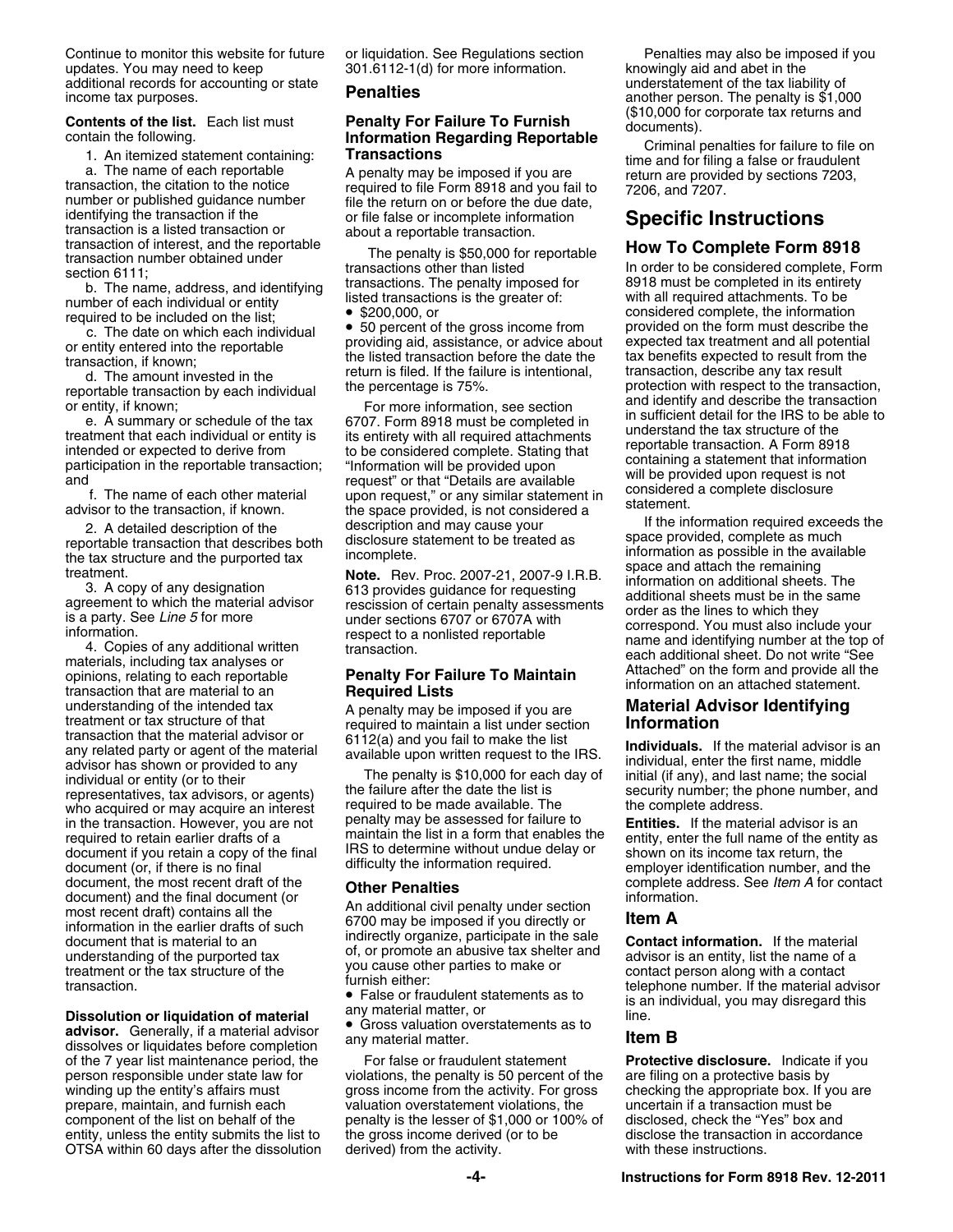are filing the disclosure on a protective heatest of the following dates.<br>
basis. Generally, the IRS will not treat **follow** the latest of the following dates.<br>
disclosure statements filed on a protective the instructions disclosure statements filed on a protective  $\overrightarrow{v}$  in the date you made a tax statement<br>basis any differently than other disclosure with regard to the transaction.<br>statements filed on Form 8918. An **C** The date you recei statements filed on Form 8918. An **•** The date you received or had an incomplete form containing a statement expectation that you would receive gross incomplete form containing a statement<br>
that information will be provided on<br>
request is not a complete disclosure<br>
the provided on<br>
texted from the transaction. A<br>
texted from the transaction. A<br>
texted from the transacti

9-digit or 11-digit number and was advisor to disclose the transaction. The *formerly known as a tax shelter* earlier. formerly known as a tax shelter end transaction must be disclosed by the last<br>registration number or registration end adv of the month following the end of the

previously provided is no longer accurate, advisor to the transaction. 1. Tax benefits causing the if additional information that was not if additional information that was not<br>disclosed becomes available, or if there<br>are material changes to the transaction.<br>are material changes to the transaction.

transaction is known or commonly<br>referred to by either yourself or published material advisor fails to disclose the<br>guidance. If no name exists, provide a transaction to the IRS in a timely manner.<br>e. Sales. e. Sales. short identifying description of this<br>
transaction that distinguishes it from other **Line 6a** f. Entity formation or dissolution.<br> **Entity formation or dissolution.**<br> **Entity formation or dissolution.**<br> **Entity f** reportable transactions in which you have participated (or may participate in the your role as a material advisor to this relevant events may include but are not<br>future). Do not report more than one transaction. See Who is a Material limited to tax result protecti future). Do not report more than one transaction. See *Who is a Material* limited to tax result protection. Tax result transaction on this form unless the *Advisor*, earlier. If you are filing a protection includes insuran transactions are the same or substantially protective disclosure, you must explain similar. See Substantially Similar, earlier. why you believe you are not a material similar. See *Substantially Similar*, earlier. why you believe you are not a material described as tax result insurance.

Line 2<br>
Check the box(es) for all categories that<br>
apply to the transaction being reported.<br>
The reportable transaction cash,<br>
apply to the transaction being reported.<br>
The reportable transaction categories are<br>
accomplish



*listed transaction box in addition to*

supplemented by Notice 2007-71, *Complete Form 8918*, earlier. **supplemented by Notice 2007-71,** supplemented by Notice 2007-71, supplement or and the internal Revenue Code 2007-35 I.R.B. 472), announcement, or **19. U.B. Equation 1.8 Code**<br>2007-35 I.R.B. 472), announcement, or **1.9. Line 9.** The Sections (entered on line 12) enable you other published guidance that identified<br>the transaction as a listed transaction or leterify the types of financial instruments to obtain the tax treatment.

answer "No" and enter the reportable<br>transaction number previously provided<br>fransaction inder this section, the the reportable transaction by the IRS.<br>for the reportable transaction by the IRS.<br>material advisors may design The reportable transaction number is a written agreement a single material follow the instructions under *How to*<br>9-digit or 11-digit number and was advisor to disclose the transaction. The Complete Form 8918, earlier. registration number or registration<br>
number of registration day of the month following the end of the **Line 13**<br>
calendar quarter that includes the earliest Describe calendar quarter that includes the earliest Describe all of the relevant facts about **Amended statement.** An amended date on which a material advisor who is a the reportable transaction including the statement must be filed if information party to the agreement became a material following. statement must be filed if information party to the agreement became a material previously provided is no longer accurate advisor to the transaction.

*does not relieve the transaction*<br> **EXECUTION** *does not relieve the other material* 3. Steps of the transaction including: **Line 1** *advisors of the obligation to disclose the* a. Agreements. Enter the name, if any, by which the *transaction to the IRS in accordance with* b. Property transfers and acquisitions.<br>
these instructions, if the designated

For the transaction and its they are required for the transaction. In *any others that apply.*<br> **Line 3** any others that apply.<br> **Line 3** any others that apply.<br> **Line 3** and why the foreign entity is required,<br>  $\frac{1}{2}$  **Line 3**<br>Identify the notice, revenue ruling, used, along with what country is used if a<br>regulation (for example, Regulations particular country is required for the consequence and its financial reporting, if<br>regulation (f transaction of the section 1.643(a)-8 or Notice 2003-81, transaction. If you need more space, and the section 1.643(a)-8 or Notice 2003-81, transaction. If you need more space, and the 2003-51 I.R.B. 1 modified and to the

the transaction as a listed transaction or Identify the types of financial instruments transaction of interest. For listed required by the transaction (loan, stocks, transactions, identify the guidance as bonds, notes, original issue discounts, bonds, notes, original issue discounts, If you need more space, follow the agreements, swaps, futures, notional *8918*, earlier.

On line 6a, you must explain why you **Line 4** principal contracts, options, input or risk

**Item C**<br>
Answer "Yes" if this is the original Form<br>
Answer "Yes" if this is the original Form<br>
Became a material advisor, earlier.<br>
Became a material advisor, earlier.<br>
Became a material advisor, earlier.<br>
Became a materi

- 
- 
- 
- 
- 
- 
- 
- 

protection includes insurance company<br>and other third party products commonly

shown in Notice 2009-59, 2009-31 I.R.B. domestic and foreign currency instructions under *How to Complete Form*